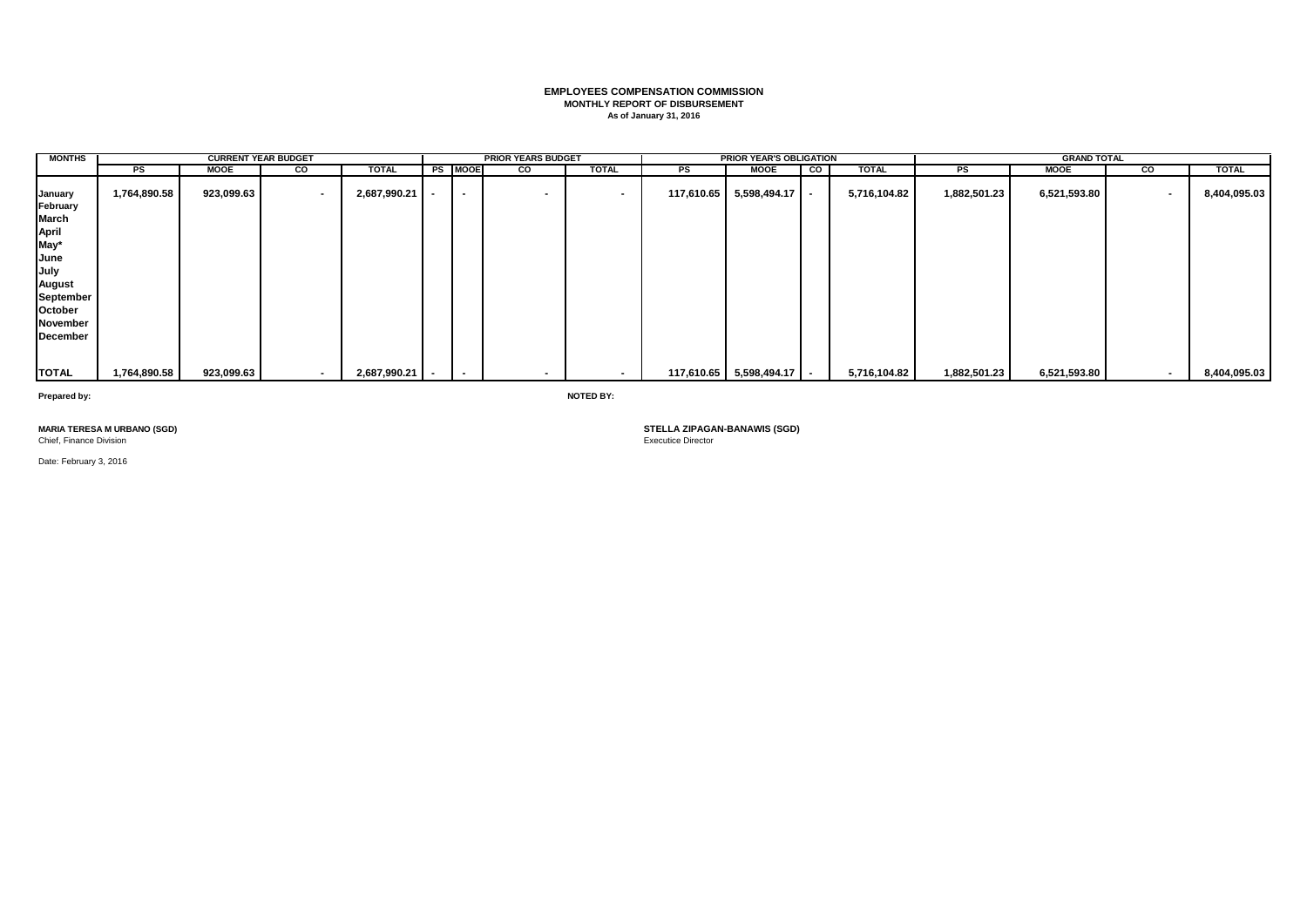# **EMPLOYEES COMPENSATION COMMISSION MONTHLY REPORT OF DISBURSEMENT As of February 29, 2016**

| <b>MONTHS</b>       |                              | <b>CURRENT YEAR BUDGET</b> |                                    |                                  |                | <b>PRIOR YEARS BUDGET</b> |                   |                          | <b>PRIOR YEAR'S OBLIGATION</b> |           |                            |                              | <b>GRAND TOTAL</b>           |                                        |                              |
|---------------------|------------------------------|----------------------------|------------------------------------|----------------------------------|----------------|---------------------------|-------------------|--------------------------|--------------------------------|-----------|----------------------------|------------------------------|------------------------------|----------------------------------------|------------------------------|
|                     | PS                           | <b>MOOE</b>                | CO                                 | TOTAL                            | <b>PS MOOE</b> | CO                        | <b>TOTAL</b>      | PS                       | <b>MOOE</b>                    | <b>CO</b> | <b>TOTAL</b>               | PS                           | <b>MOOE</b>                  | g                                      | <b>TOTAL</b>                 |
| January<br>February | 1,764,890.58<br>5,430,667.27 | 923,099.63<br>2,314,546.51 | $\overline{\phantom{a}}$<br>$\sim$ | $2,687,990.21$ -<br>7,745,213.78 | $\sim$         | 298,800.00                | . .<br>298,800.00 | 117,610.65<br>267,709.50 | 5,598,494.17<br>228,314.70     |           | 5,716,104.82<br>496,024.20 | 1,882,501.23<br>5,698,376.77 | 6,521,593.80<br>2,542,861.21 | $\overline{\phantom{a}}$<br>298,800.00 | 8,404,095.03<br>8,540,037.98 |
|                     |                              |                            |                                    |                                  |                |                           |                   |                          |                                |           |                            |                              |                              |                                        |                              |
|                     |                              |                            |                                    |                                  |                |                           |                   |                          |                                |           |                            |                              |                              |                                        | $\sim$                       |
|                     |                              |                            |                                    |                                  |                |                           |                   |                          |                                |           |                            |                              |                              |                                        | $\sim$                       |
|                     |                              |                            |                                    |                                  |                |                           |                   |                          |                                |           |                            |                              | $\overline{\phantom{a}}$     |                                        | $\sim$                       |
|                     |                              |                            |                                    |                                  |                |                           |                   |                          |                                |           |                            |                              |                              |                                        | $\sim$                       |
|                     |                              |                            |                                    |                                  |                |                           |                   |                          |                                |           |                            |                              |                              |                                        | $\sim$                       |
|                     |                              |                            |                                    |                                  |                |                           |                   |                          |                                |           |                            |                              |                              |                                        | $\sim$                       |
|                     |                              |                            |                                    |                                  |                |                           |                   |                          |                                |           |                            |                              |                              |                                        | $\sim$                       |
|                     |                              |                            |                                    |                                  |                |                           |                   |                          |                                |           |                            |                              |                              | $\overline{\phantom{a}}$               | $\overline{\phantom{a}}$     |
|                     |                              |                            |                                    |                                  |                |                           |                   |                          |                                |           |                            |                              |                              |                                        |                              |
| <b>TOTAL</b>        | 7,195,557.85                 | 3,237,646.14               | $\blacksquare$                     | 10,433,203.99                    |                | 298,800.00                | 298,800.00        |                          | 385,320.15 5,826,808.87        |           | 6,212,129.02               | 7,580,878.00                 | 9,064,455.01                 | 298,800.00                             | 16,944,133.01                |

**Prepared by: NOTED BY:**

Chief, Finance Division

Date: March 4, 2016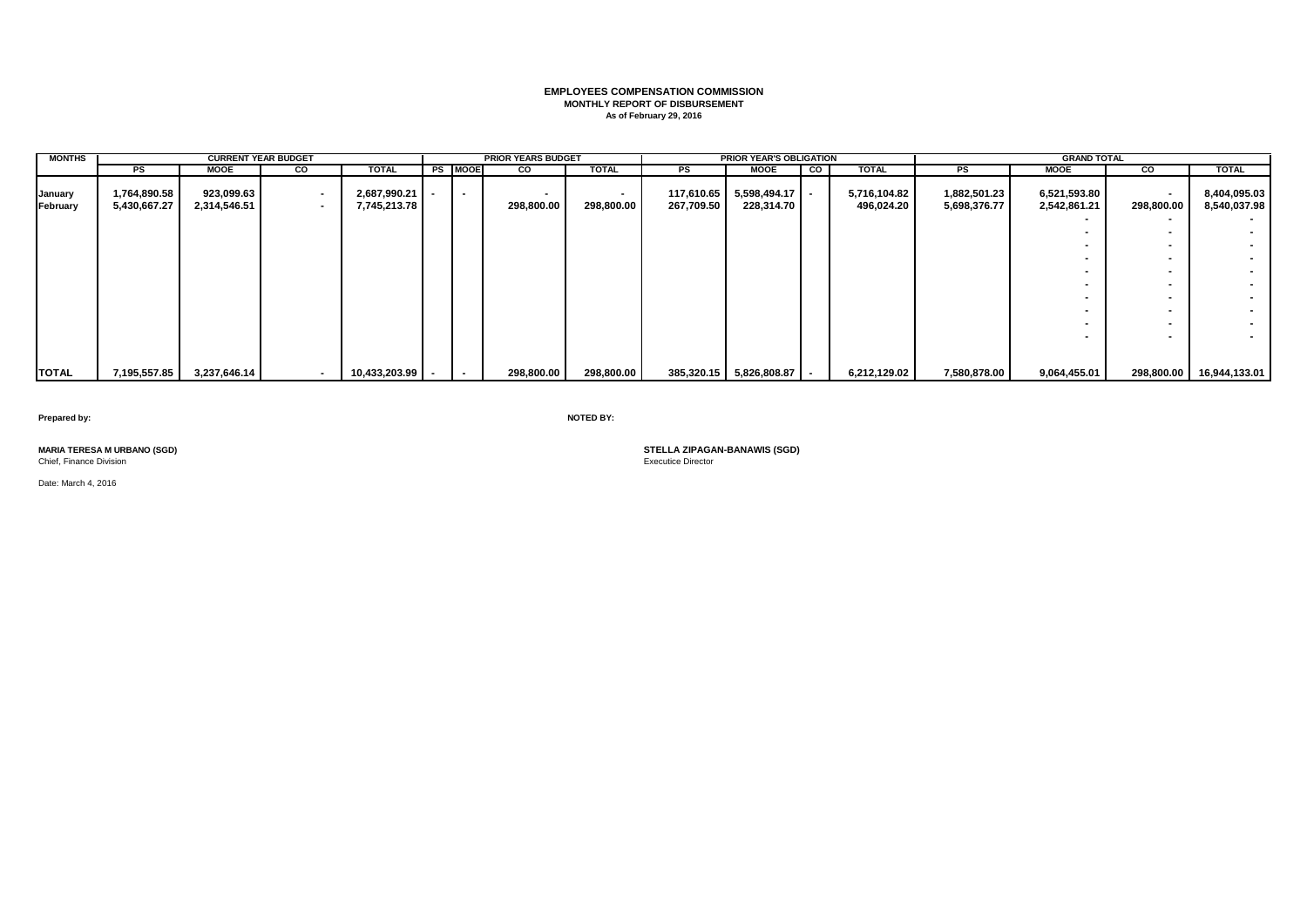# **EMPLOYEES COMPENSATION COMMISSION MONTHLY REPORT OF DISBURSEMENT As of March 31, 2016**

| <b>MONTHS</b>                |                                              | <b>CURRENT YEAR BUDGET</b>                 |                            |                                                  |                          | <b>PRIOR YEARS BUDGET</b> |              |                                        | <b>PRIOR YEAR'S OBLIGATION</b>           |   |                                          |                                              | <b>GRAND TOTAL</b>                           |                                                |                                              |
|------------------------------|----------------------------------------------|--------------------------------------------|----------------------------|--------------------------------------------------|--------------------------|---------------------------|--------------|----------------------------------------|------------------------------------------|---|------------------------------------------|----------------------------------------------|----------------------------------------------|------------------------------------------------|----------------------------------------------|
|                              | PS                                           | <b>MOOE</b>                                | CO                         | <b>TOTAL</b>                                     | <b>PS MOOE</b>           | <b>CO</b>                 | <b>TOTAL</b> | PS                                     | <b>MOOE</b>                              | g | <b>TOTAL</b>                             | PS                                           | <b>MOOE</b>                                  | <b>CO</b>                                      | <b>TOTAL</b>                                 |
| January<br>February<br>March | 1,764,890.58<br>5,430,667.27<br>3,260,942.46 | 923,099.63<br>2,314,546.51<br>2,188,565.46 | $\sim$<br>$\sim$<br>$\sim$ | 2,687,990.21<br>7,745,213.78<br>$5,449,507.92$ - | $\overline{\phantom{a}}$ | 298,800.00                | 298,800.00   | 117,610.65<br>267,709.50<br>334,310.51 | 5,598,494.17<br>228,314.70<br>491,594.63 |   | 5,716,104.82<br>496,024.20<br>825,905.14 | 1,882,501.23<br>5,698,376.77<br>3,595,252.97 | 6,521,593.80<br>2,542,861.21<br>2,680,160.09 | $\overline{\phantom{a}}$<br>298,800.00<br>$\,$ | 8,404,095.03<br>8,540,037.98<br>6,275,413.06 |
|                              |                                              |                                            |                            |                                                  |                          |                           |              |                                        |                                          |   |                                          |                                              |                                              |                                                | $\sim$<br>$\sim$                             |
|                              |                                              |                                            |                            |                                                  |                          |                           |              |                                        |                                          |   |                                          |                                              |                                              |                                                | $\sim$<br>$\sim$                             |
|                              |                                              |                                            |                            |                                                  |                          |                           |              |                                        |                                          |   |                                          |                                              |                                              |                                                | $\sim$                                       |
|                              |                                              |                                            |                            |                                                  |                          |                           |              |                                        |                                          |   |                                          |                                              |                                              |                                                | $\sim$                                       |
|                              |                                              |                                            |                            |                                                  |                          |                           |              |                                        |                                          |   |                                          |                                              |                                              |                                                |                                              |
| <b>TOTAL</b>                 | 10,456,500.31                                | 5,426,211.60                               | $\blacksquare$             | 15,882,711.91                                    |                          | 298,800.00                | 298,800.00   |                                        | 719,630.66 6,318,403.50                  |   | 7,038,034.16                             | 11,176,130.97                                | 11,744,615.10                                | 298,800.00                                     | 23,219,546.07                                |

**Prepared by: NOTED BY:**

Chief, Finance Division

Date: March 4, 2016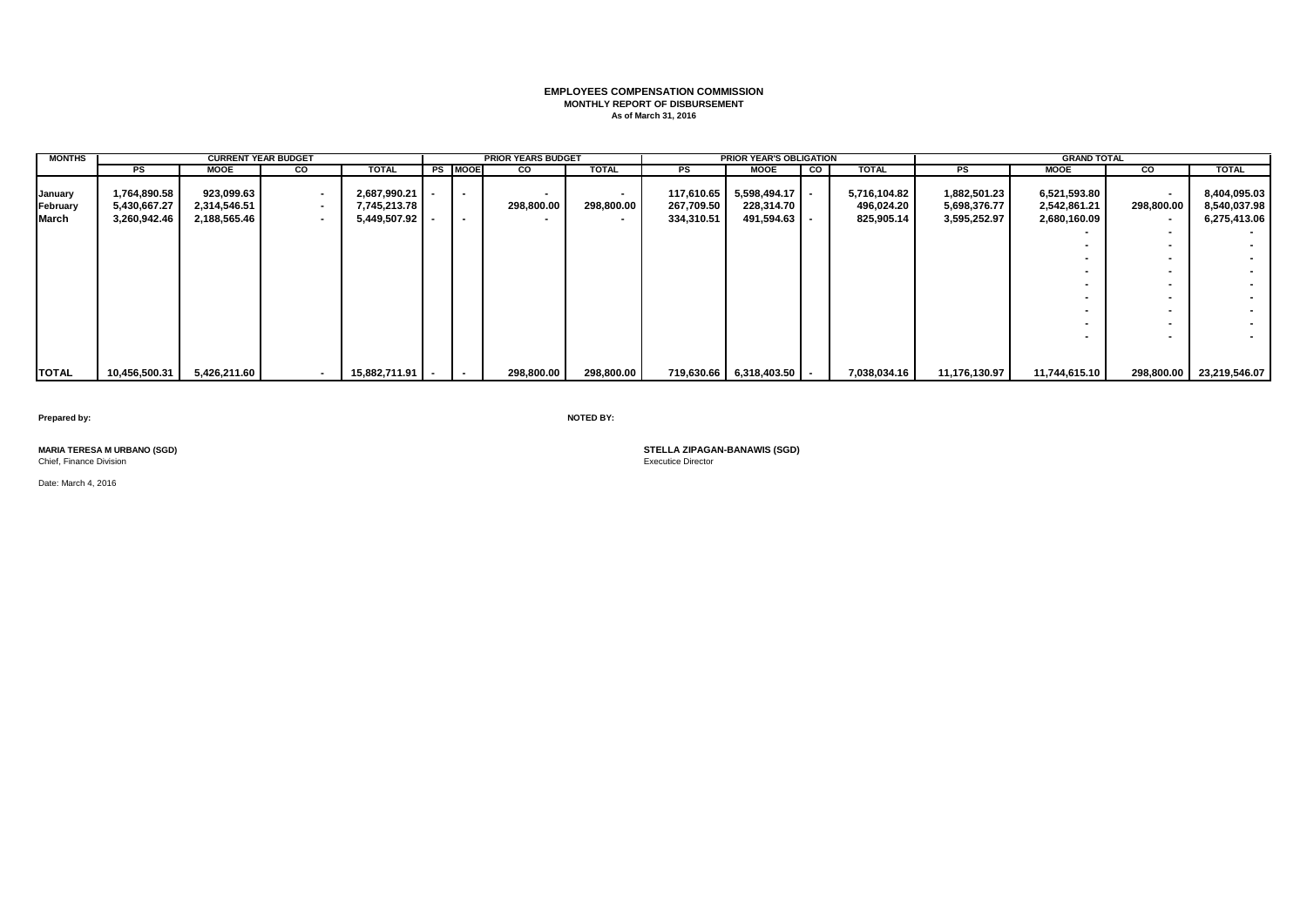# **EMPLOYEES COMPENSATION COMMISSION MONTHLY REPORT OF DISBURSEMENT As of April 30, 2016**

| <b>MONTHS</b>                         |                                                              | <b>CURRENT YEAR BUDGET</b>                                 |                                                                            |                                                              |                                                                | <b>PRIOR YEARS BUDGET</b> |                              |                                                      | <b>PRIOR YEAR'S OBLIGATION</b>                                |    |                                                        |                                                              | <b>GRAND TOTAL</b>                                           |                                                                |                                                              |
|---------------------------------------|--------------------------------------------------------------|------------------------------------------------------------|----------------------------------------------------------------------------|--------------------------------------------------------------|----------------------------------------------------------------|---------------------------|------------------------------|------------------------------------------------------|---------------------------------------------------------------|----|--------------------------------------------------------|--------------------------------------------------------------|--------------------------------------------------------------|----------------------------------------------------------------|--------------------------------------------------------------|
|                                       | PS                                                           | MOOE                                                       | CO                                                                         | TOTAL                                                        | <b>PS MOOE</b>                                                 | CO                        | <b>TOTAL</b>                 | PS                                                   | <b>MOOE</b>                                                   | CO | <b>TOTAL</b>                                           | PS                                                           | MOOE                                                         | CO                                                             | <b>TOTAL</b>                                                 |
| January<br>February<br>March<br>April | 1,764,890.58<br>5,430,667.27<br>3,260,942.46<br>3,385,796.71 | 923,099.63<br>2,314,546.51<br>2,188,565.46<br>3,107,961.27 | $\blacksquare$<br>$\overline{\phantom{a}}$<br>$\blacksquare$<br>105,095.00 | 2,687,990.21<br>7,745,213.78<br>5,449,507.92<br>6,598,852.98 | $\overline{\phantom{a}}$<br>$\overline{\phantom{a}}$<br>$\sim$ | 298,800.00                | $\blacksquare$<br>298,800.00 | 117,610.65<br>267,709.50<br>334,310.51<br>229,193.02 | $5,598,494.17$ -<br>228,314.70<br>491,594.63<br>$65,000.00$ - |    | 5,716,104.82<br>496,024.20<br>825,905.14<br>294,193.02 | 1,882,501.23<br>5,698,376.77<br>3,595,252.97<br>3,614,989.73 | 6,521,593.80<br>2,542,861.21<br>2,680,160.09<br>3,172,961.27 | $\overline{\phantom{0}}$<br>298,800.00<br>$\sim$<br>105,095.00 | 8,404,095.03<br>8,540,037.98<br>6,275,413.06<br>6,893,046.00 |
|                                       |                                                              |                                                            |                                                                            |                                                              |                                                                |                           |                              |                                                      |                                                               |    |                                                        |                                                              |                                                              |                                                                |                                                              |
|                                       |                                                              |                                                            |                                                                            |                                                              |                                                                |                           |                              |                                                      |                                                               |    |                                                        |                                                              |                                                              |                                                                |                                                              |
|                                       |                                                              |                                                            |                                                                            |                                                              |                                                                |                           |                              |                                                      |                                                               |    |                                                        |                                                              |                                                              |                                                                |                                                              |
|                                       |                                                              |                                                            |                                                                            |                                                              |                                                                |                           |                              |                                                      |                                                               |    |                                                        |                                                              |                                                              |                                                                |                                                              |
|                                       |                                                              |                                                            |                                                                            |                                                              |                                                                |                           |                              |                                                      |                                                               |    |                                                        |                                                              |                                                              |                                                                |                                                              |
|                                       |                                                              |                                                            |                                                                            |                                                              |                                                                |                           |                              |                                                      |                                                               |    |                                                        |                                                              |                                                              |                                                                |                                                              |
|                                       |                                                              |                                                            |                                                                            |                                                              |                                                                |                           |                              |                                                      |                                                               |    |                                                        |                                                              |                                                              |                                                                |                                                              |
|                                       |                                                              |                                                            |                                                                            |                                                              |                                                                |                           |                              |                                                      |                                                               |    |                                                        |                                                              |                                                              |                                                                |                                                              |
|                                       |                                                              |                                                            |                                                                            |                                                              |                                                                |                           |                              |                                                      |                                                               |    |                                                        |                                                              |                                                              |                                                                |                                                              |
| <b>TOTAL</b>                          | 13,842,297.02                                                | 8,534,172.87                                               |                                                                            | 105,095.00 22,481,564.89                                     |                                                                | 298.800.00                | 298,800.00                   |                                                      | $948,823.68$ 6,383,403.50                                     |    | 7,332,227.18                                           | 14,791,120.70                                                | 14,917,576.37                                                | 403,895.00                                                     | 30,112,592.07                                                |

**Prepared by: NOTED BY:**

Chief, Finance Division

Date: May 4, 2016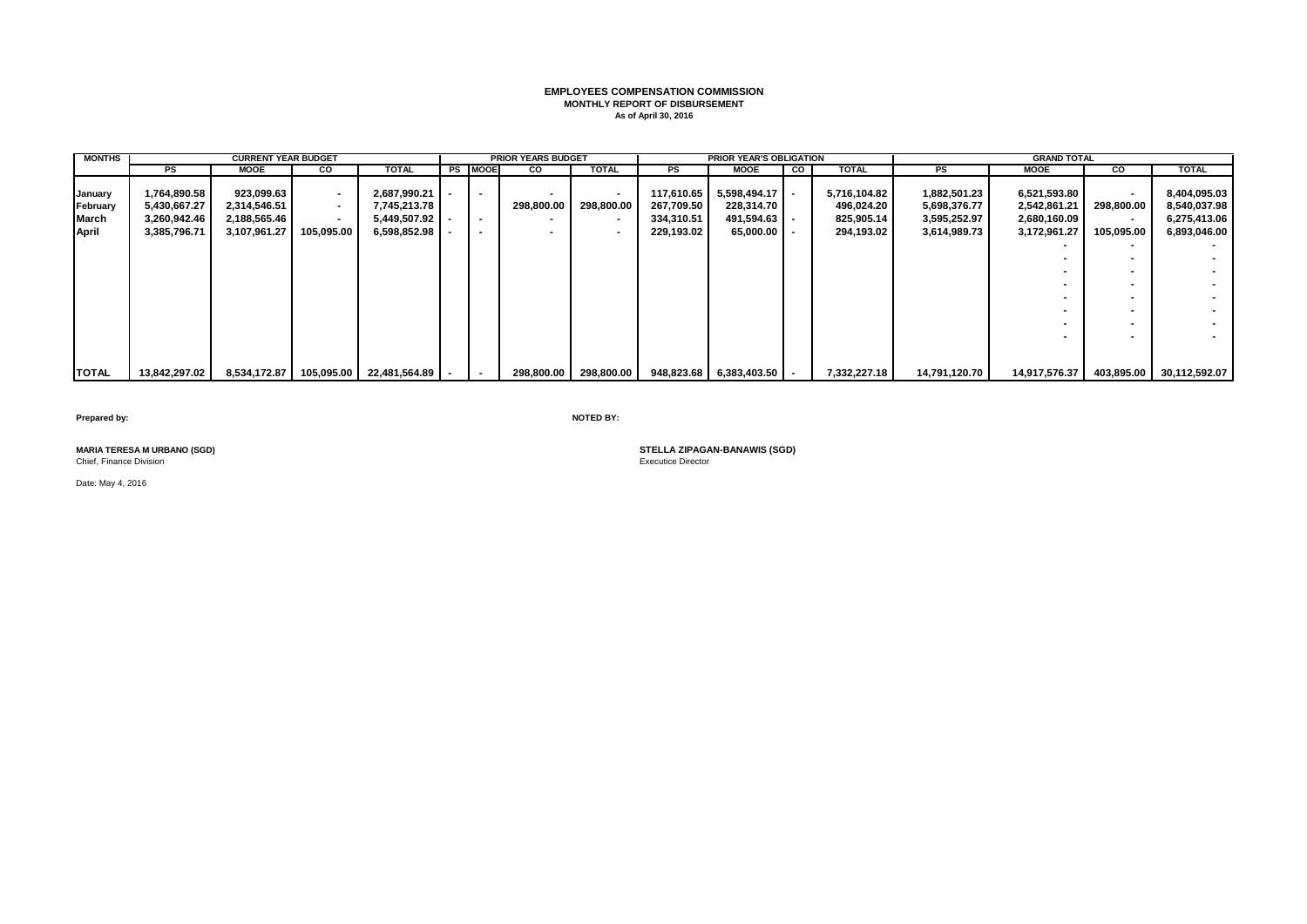# **EMPLOYEES COMPENSATION COMMISSION MONTHLY REPORT OF DISBURSEMENT As of May 31, 2016**

| <b>MONTHS</b> |              | <b>CURRENT YEAR BUDGET</b> |                          |                                                            |                          | <b>PRIOR YEARS BUDGET</b> |                          |            | <b>PRIOR YEAR'S OBLIGATION</b>                    |    |              |               | <b>GRAND TOTAL</b> |                          |                                            |
|---------------|--------------|----------------------------|--------------------------|------------------------------------------------------------|--------------------------|---------------------------|--------------------------|------------|---------------------------------------------------|----|--------------|---------------|--------------------|--------------------------|--------------------------------------------|
|               | PS           | MOOE                       | <b>CO</b>                | TOTAL                                                      | <b>PS MOOE</b>           | <b>CO</b>                 | <b>TOTAL</b>             | PS         | <b>MOOE</b>                                       | CO | <b>TOTAL</b> | PS            | MOOE               | CO                       | <b>TOTAL</b>                               |
|               |              |                            |                          |                                                            |                          |                           |                          |            |                                                   |    |              |               |                    |                          |                                            |
| January       | 1,764,890.58 | 923,099.63                 | $\sim$                   | 2,687,990.21                                               | $\overline{\phantom{a}}$ |                           | $\blacksquare$           | 117,610.65 | 5,598,494.17                                      |    | 5,716,104.82 | 1,882,501.23  | 6,521,593.80       | $\overline{\phantom{a}}$ | 8,404,095.03                               |
| February      | 5,430,667.27 | 2,314,546.51               | $\sim$                   | 7,745,213.78                                               |                          | 298.800.00                | 298,800.00               | 267,709.50 | 228,314.70                                        |    | 496,024.20   | 5,698,376.77  | 2,542,861.21       | 298.800.00               | 8,540,037.98                               |
| March         | 3,260,942.46 | 2,188,565.46               | $\overline{\phantom{a}}$ | 5,449,507.92                                               | $\sim$                   |                           |                          | 334,310.51 | 491,594.63                                        |    | 825,905.14   | 3,595,252.97  | 2,680,160.09       | $\overline{\phantom{a}}$ | 6,275,413.06                               |
| <b>April</b>  | 3,385,796.71 | 3,107,961.27               | 105,095.00               | 6,598,852.98                                               | $\overline{\phantom{a}}$ |                           | $\overline{\phantom{a}}$ | 229.193.02 | $65.000.00$ -                                     |    | 294,193.02   | 3,614,989.73  | 3,172,961.27       | 105,095.00               | 6,893,046.00                               |
| May           | 5,631,018.14 | 3,725,925.75               | 271,899.49               | 9,628,843.38                                               | $\overline{\phantom{a}}$ | 6,990.00                  | 6,990.00                 | 70,324.37  | 200,000.00                                        |    | 270,324.37   | 5,701,342.51  | 3,925,925.75       | 278,889.49               | 9,906,157.75                               |
|               |              |                            |                          |                                                            |                          |                           |                          |            |                                                   |    |              |               |                    |                          |                                            |
|               |              |                            |                          |                                                            |                          |                           |                          |            |                                                   |    |              |               |                    |                          |                                            |
|               |              |                            |                          |                                                            |                          |                           |                          |            |                                                   |    |              |               |                    |                          |                                            |
|               |              |                            |                          |                                                            |                          |                           |                          |            |                                                   |    |              |               |                    |                          |                                            |
|               |              |                            |                          |                                                            |                          |                           |                          |            |                                                   |    |              |               |                    |                          |                                            |
|               |              |                            |                          |                                                            |                          |                           |                          |            |                                                   |    |              |               |                    |                          |                                            |
|               |              |                            |                          |                                                            |                          |                           |                          |            |                                                   |    |              |               |                    |                          |                                            |
|               |              |                            |                          |                                                            |                          |                           |                          |            |                                                   |    |              |               |                    |                          |                                            |
|               |              |                            |                          |                                                            |                          |                           |                          |            |                                                   |    |              |               |                    |                          |                                            |
| <b>TOTAL</b>  |              |                            |                          | 19,473,315.16   12,260,098.62   376,994.49   32,110,408.27 | $\sim$                   |                           |                          |            | 305,790.00 305,790.00 1,019,148.05 6,583,403.50 - |    | 7,602,551.55 | 20,492,463.21 |                    |                          | 18,843,502.12   682,784.49   40,018,749.82 |

**Prepared by: NOTED BY:**

Chief, Finance Division

**MARIA TERESA M URBANO (SGD) STELLA ZIPAGAN-BANAWIS (SGD)**

Date: June 8, 2016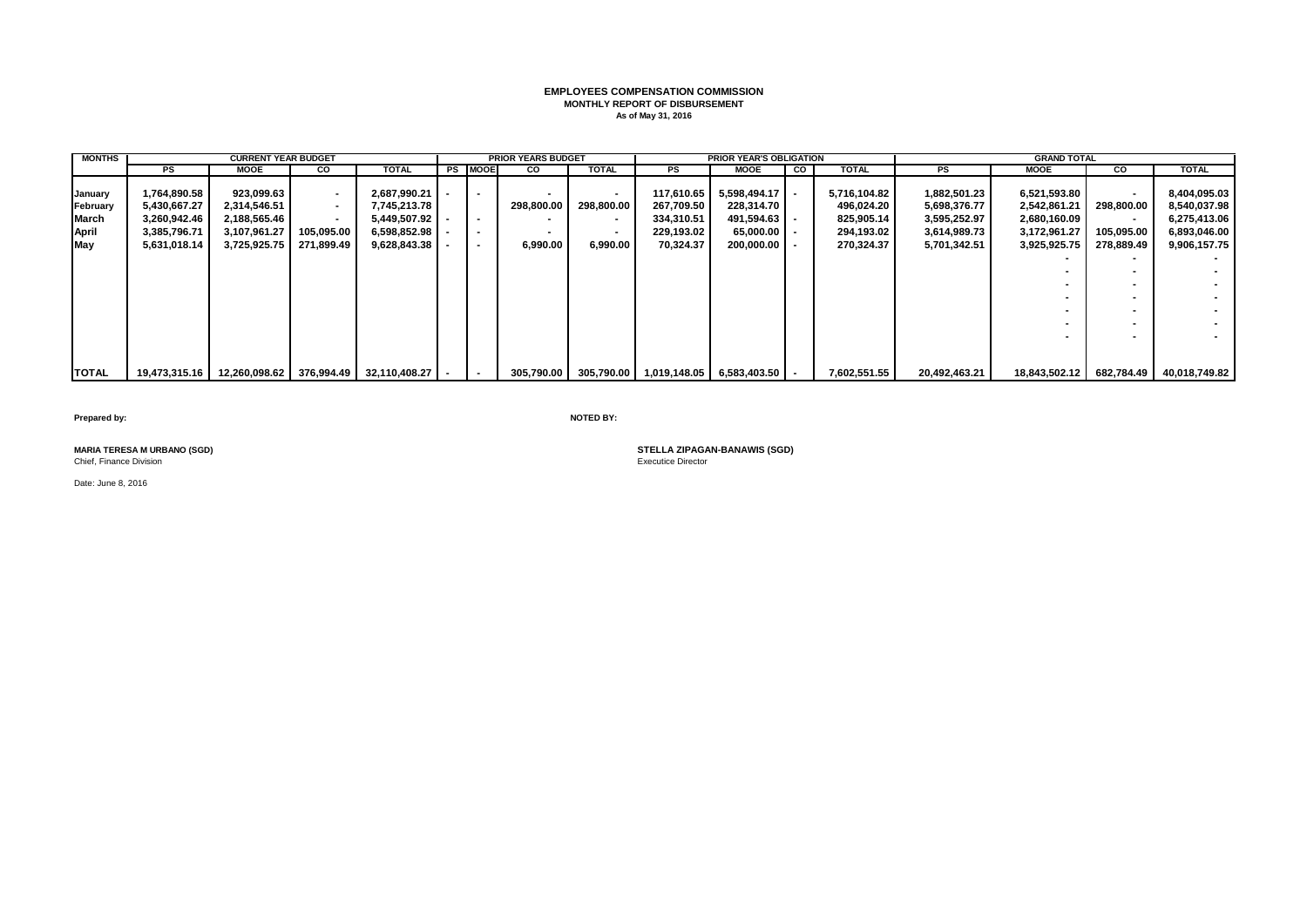# **EMPLOYEES COMPENSATION COMMISSION MONTHLY REPORT OF DISBURSEMENT As of June 30, 2016**

| <b>MONTHS</b> |              | <b>CURRENT YEAR BUDGET</b>                                     |                          |                |                          | <b>PRIOR YEARS BUDGET</b> |                |            | <b>PRIOR YEAR'S OBLIGATION</b>         |    |              |               | <b>GRAND TOTAL</b> |                          |                                            |
|---------------|--------------|----------------------------------------------------------------|--------------------------|----------------|--------------------------|---------------------------|----------------|------------|----------------------------------------|----|--------------|---------------|--------------------|--------------------------|--------------------------------------------|
|               | <b>PS</b>    | MOOE                                                           | <b>CO</b>                | TOTAL          | <b>PS MOOE</b>           | <b>CO</b>                 | <b>TOTAL</b>   | PS         | <b>MOOE</b>                            | CO | <b>TOTAL</b> | PS            | MOOE               | cо                       | <b>TOTAL</b>                               |
|               |              |                                                                |                          |                |                          |                           |                |            |                                        |    |              |               |                    |                          |                                            |
| January       | 1,764,890.58 | 923,099.63                                                     | $\sim$                   | 2,687,990.21   | $\overline{\phantom{a}}$ |                           | $\blacksquare$ | 117,610.65 | 5,598,494.17                           |    | 5,716,104.82 | 1,882,501.23  | 6,521,593.80       | $\overline{\phantom{a}}$ | 8,404,095.03                               |
| February      | 5,430,667.27 | 2,314,546.51                                                   | $\sim$                   | 7,745,213.78   |                          | 298.800.00                | 298,800.00     | 267,709.50 | 228.314.70                             |    | 496,024.20   | 5,698,376.77  | 2,542,861.21       | 298.800.00               | 8,540,037.98                               |
| March         | 3,260,942.46 | 2,188,565.46                                                   | $\overline{\phantom{a}}$ | 5,449,507.92   | $\overline{\phantom{a}}$ |                           |                | 334,310.51 | 491,594.63                             |    | 825,905.14   | 3,595,252.97  | 2,680,160.09       | $\overline{\phantom{a}}$ | 6,275,413.06                               |
| <b>April</b>  | 3,385,796.71 | 3,107,961.27                                                   | 105.095.00               | 6,598,852.98   | $\blacksquare$           |                           |                | 229.193.02 | $65.000.00$ -                          |    | 294,193.02   | 3,614,989.73  | 3,172,961.27       | 105.095.00               | 6,893,046.00                               |
| May           | 5,631,018.14 | 3,725,925.75                                                   | 271,899.49               | 9,628,843.38   | $\overline{\phantom{a}}$ | 6,990.00                  | 6,990.00       | 70,324.37  | 200,000.00                             |    | 270,324.37   | 5,701,342.51  | 3,925,925.75       | 278,889.49               | 9,906,157.75                               |
| June          | 4,472,435.72 | 3,304,014.24                                                   | $\sim$                   | 7,776,449.96 - | $\sim$                   | 134,902.50                | 134,902.50     | 456,225.36 |                                        |    | 456,225.36   | 4,928,661.08  | 3,304,014.24       | 134,902.50               | 8,367,577.82                               |
|               |              |                                                                |                          |                |                          |                           |                |            |                                        |    |              |               |                    |                          |                                            |
|               |              |                                                                |                          |                |                          |                           |                |            |                                        |    |              |               |                    |                          |                                            |
|               |              |                                                                |                          |                |                          |                           |                |            |                                        |    |              |               |                    |                          |                                            |
|               |              |                                                                |                          |                |                          |                           |                |            |                                        |    |              |               |                    |                          |                                            |
|               |              |                                                                |                          |                |                          |                           |                |            |                                        |    |              |               |                    | $\overline{\phantom{a}}$ |                                            |
|               |              |                                                                |                          |                |                          |                           |                |            |                                        |    |              |               |                    |                          |                                            |
|               |              |                                                                |                          |                |                          |                           |                |            |                                        |    |              |               |                    |                          |                                            |
|               |              |                                                                |                          |                |                          |                           |                |            |                                        |    |              |               |                    |                          |                                            |
| <b>TOTAL</b>  |              | 23,945,750.88   15,564,112.86   376,994.49   39,886,858.23   - |                          |                | $\sim$                   | 440,692.50                |                |            | 440,692.50 1.475,373.41 6,583,403.50 - |    | 8,058,776.91 | 25,421,124.29 |                    |                          | 22,147,516.36   817,686.99   48,386,327.64 |

**Prepared by: NOTED BY:**

Chief, Finance Division

**MARIA TERESA M URBANO (SGD) STELLA ZIPAGAN-BANAWIS (SGD)**

Date: July 4, 2016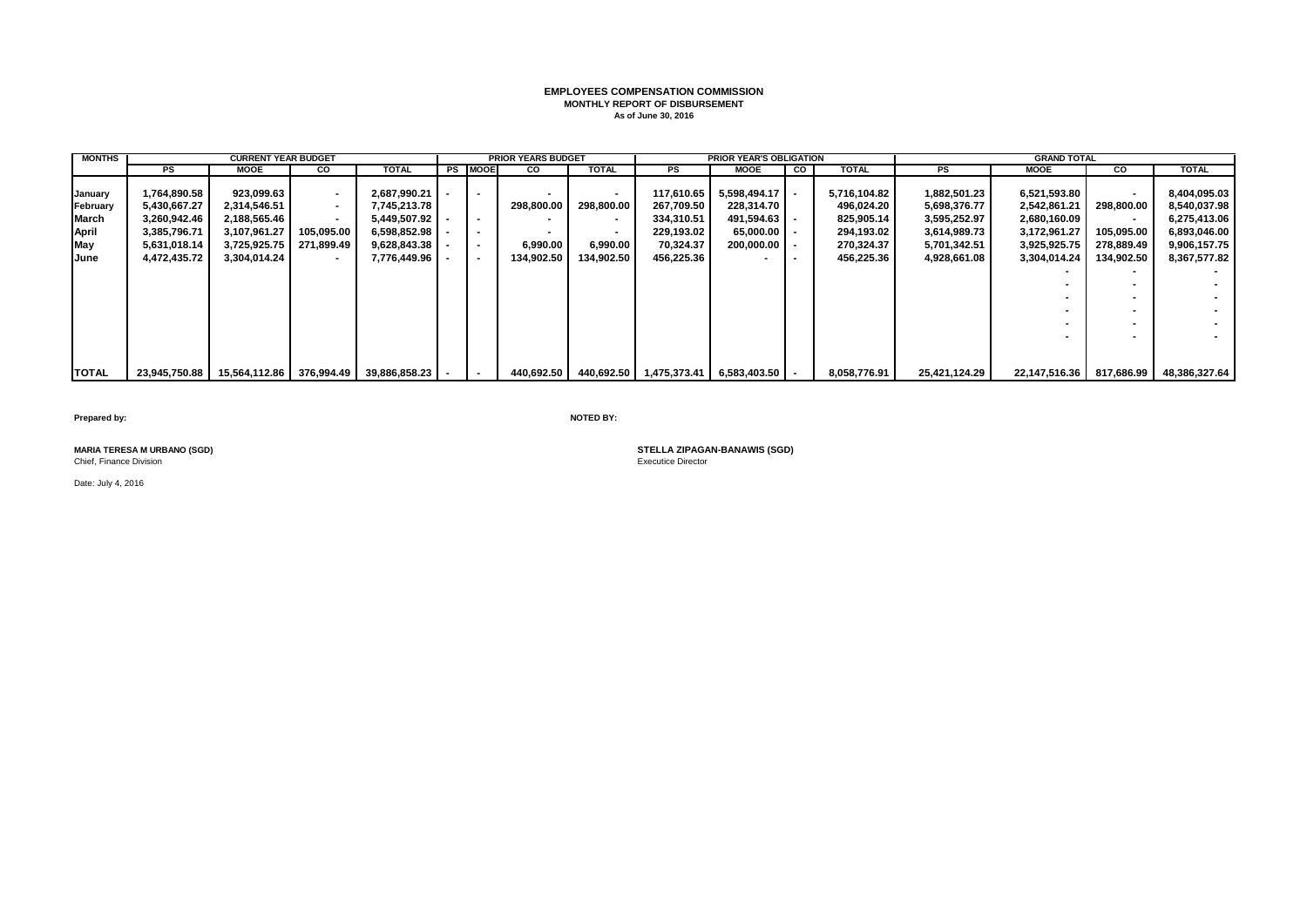# **EMPLOYEES COMPENSATION COMMISSION MONTHLY REPORT OF DISBURSEMENT As of July 31, 2016**

| <b>MONTHS</b> |               | <b>CURRENT YEAR BUDGET</b> |                |                                            |                | <b>PRIOR YEARS BUDGET</b> |              |            | <b>PRIOR YEAR'S OBLIGATION</b>               |    |              |               | <b>GRAND TOTAL</b> |                          |               |
|---------------|---------------|----------------------------|----------------|--------------------------------------------|----------------|---------------------------|--------------|------------|----------------------------------------------|----|--------------|---------------|--------------------|--------------------------|---------------|
|               | PS            | <b>MOOE</b>                | <b>CO</b>      | <b>TOTAL</b>                               | <b>PS MOOE</b> | <b>CO</b>                 | <b>TOTAL</b> | <b>PS</b>  | MOOE                                         | CO | <b>TOTAL</b> | PS            | <b>MOOE</b>        | CO                       | <b>TOTAL</b>  |
|               |               |                            |                |                                            |                |                           |              |            |                                              |    |              |               |                    |                          |               |
| January       | 1,764,890.58  | 923,099.63                 | $\sim$         | 2.687.990.21                               | $\sim$         |                           |              | 117.610.65 | 5.598.494.17                                 |    | 5,716,104.82 | 1,882,501.23  | 6,521,593.80       | $\overline{\phantom{a}}$ | 8,404,095.03  |
| February      | 5,430,667.27  | 2,314,546.51               | $\sim$         | 7,745,213.78                               |                | 298.800.00                | 298,800.00   | 267,709.50 | 228.314.70                                   |    | 496,024.20   | 5,698,376.77  | 2,542,861.21       | 298.800.00               | 8,540,037.98  |
| March         | 3,260,942.46  | 2,188,565.46               | $\blacksquare$ | 5,449,507.92                               | $\sim$         |                           |              | 334,310.51 | 491,594.63                                   |    | 825,905.14   | 3,595,252.97  | 2,680,160.09       | $\overline{\phantom{a}}$ | 6,275,413.06  |
| April         | 3,385,796.71  | 3,107,961.27               | 105,095.00     | 6,598,852.98                               | $\blacksquare$ |                           |              | 229.193.02 | $65.000.00$ $\blacksquare$                   |    | 294,193.02   | 3,614,989.73  | 3,172,961.27       | 105.095.00               | 6,893,046.00  |
| May           | 5,631,018.14  | 3,725,925.75               | 271,899.49     | 9,628,843.38                               | $\blacksquare$ | 6,990.00                  | 6,990.00     | 70,324.37  | 200,000.00                                   |    | 270,324.37   | 5,701,342.51  | 3,925,925.75       | 278.889.49               | 9,906,157.75  |
| June          | 4,472,435.72  | 3,304,014.24               | $\sim$         | 7.776.449.96                               | $\sim$         | 134,902.50                | 134,902.50   | 456,225.36 |                                              |    | 456,225.36   | 4,928,661.08  | 3,304,014.24       | 134,902.50               | 8,367,577.82  |
| July          | 5,033,235.77  | 2,626,923.89               | $\blacksquare$ | 7,660,159.66                               | $\blacksquare$ | 47,378.95                 | 47,378.95    | 23,987.44  |                                              |    | 23,987.44    | 5,057,223.21  | 2,626,923.89       | 47,378.95                | 7,731,526.05  |
|               |               |                            |                |                                            |                |                           |              |            |                                              |    |              |               |                    | $\sim$                   |               |
|               |               |                            |                |                                            |                |                           |              |            |                                              |    |              |               |                    |                          |               |
|               |               |                            |                |                                            |                |                           |              |            |                                              |    |              |               |                    |                          |               |
|               |               |                            |                |                                            |                |                           |              |            |                                              |    |              |               |                    |                          |               |
|               |               |                            |                |                                            |                |                           |              |            |                                              |    |              |               |                    | $\sim$                   |               |
|               |               |                            |                |                                            |                |                           |              |            |                                              |    |              |               |                    |                          |               |
|               |               |                            |                |                                            |                |                           |              |            |                                              |    |              |               |                    |                          |               |
| <b>TOTAL</b>  | 28.978.986.65 |                            |                | 18,191,036.75   376,994.49   47,547,017.89 | $\sim$         | 488.071.45                |              |            | 488,071.45   1,499,360.85   6,583,403.50   - |    | 8,082,764.35 | 30,478,347.50 | 24,774,440.25      | 865,065.94               | 56,117,853.69 |

**Prepared by: NOTED BY:**

Chief, Finance Division

Date: August 3, 2016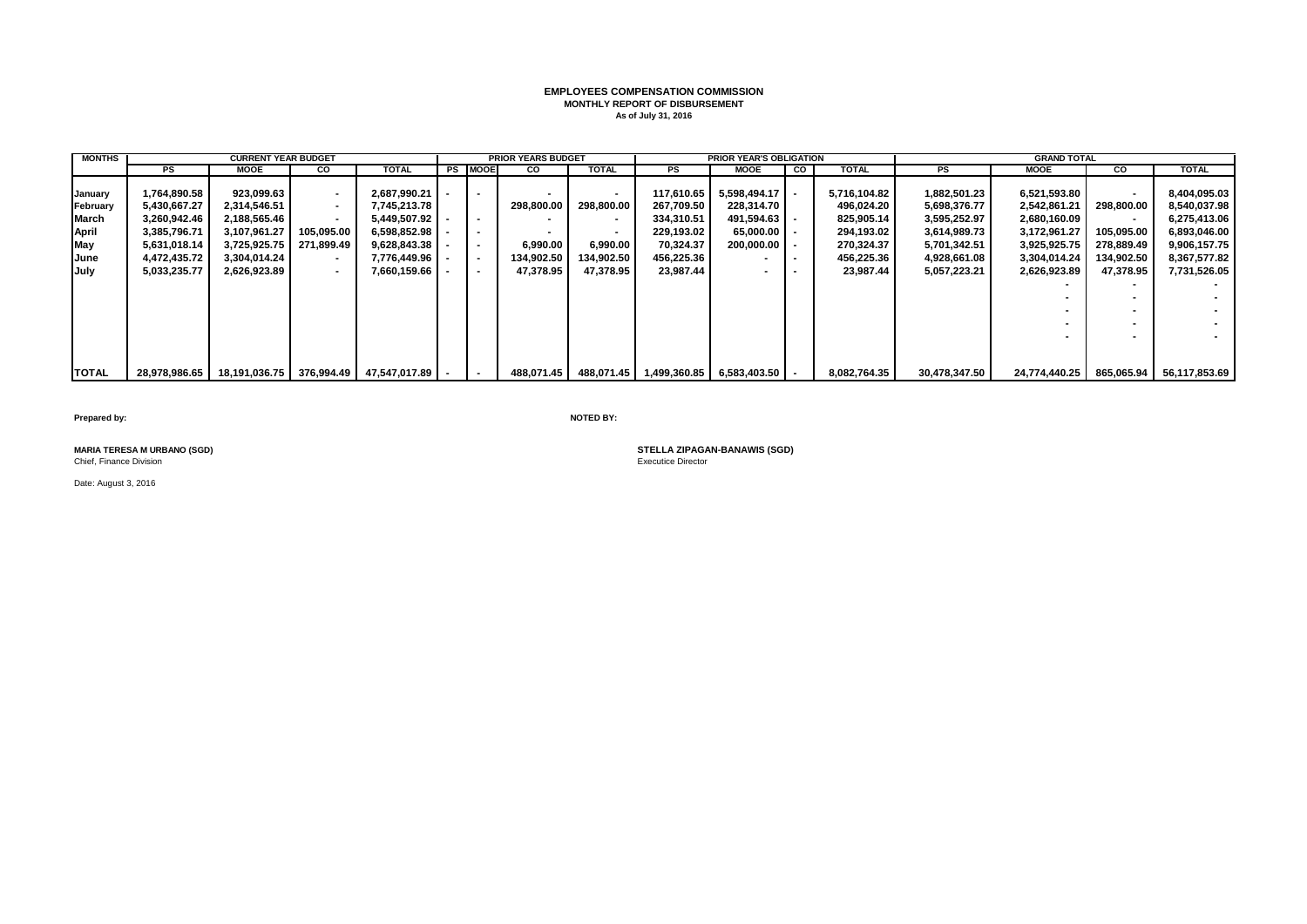# **EMPLOYEES COMPENSATION COMMISSION MONTHLY REPORT OF DISBURSEMENT As of August 31, 2016**

| <b>MONTHS</b> |               | <b>CURRENT YEAR BUDGET</b> |                |                                            |                          | <b>PRIOR YEARS BUDGET</b> |              |            | <b>PRIOR YEAR'S OBLIGATION</b>               |           |              |               | <b>GRAND TOTAL</b> |                          |               |
|---------------|---------------|----------------------------|----------------|--------------------------------------------|--------------------------|---------------------------|--------------|------------|----------------------------------------------|-----------|--------------|---------------|--------------------|--------------------------|---------------|
|               | PS            | MOOE                       | <b>CO</b>      | <b>TOTAL</b>                               | <b>PS MOOE</b>           | <b>CO</b>                 | <b>TOTAL</b> | <b>PS</b>  | <b>MOOE</b>                                  | <b>CO</b> | <b>TOTAL</b> | PS            | <b>MOOE</b>        | CO                       | <b>TOTAL</b>  |
|               |               |                            |                |                                            |                          |                           |              |            |                                              |           |              |               |                    |                          |               |
| January       | 1,764,890.58  | 923,099.63                 | $\sim$         | 2.687.990.21                               | $\sim$                   |                           |              | 117.610.65 | 5.598.494.17                                 |           | 5,716,104.82 | 1,882,501.23  | 6,521,593.80       | $\overline{\phantom{a}}$ | 8,404,095.03  |
| February      | 5,430,667.27  | 2,314,546.51               | $\sim$         | 7,745,213.78                               |                          | 298.800.00                | 298,800.00   | 267.709.50 | 228.314.70                                   |           | 496,024.20   | 5,698,376.77  | 2,542,861.21       | 298.800.00               | 8,540,037.98  |
| March         | 3,260,942.46  | 2,188,565.46               | $\blacksquare$ | 5,449,507.92                               | $\sim$                   |                           |              | 334,310.51 | 491,594.63                                   |           | 825,905.14   | 3,595,252.97  | 2,680,160.09       | $\overline{\phantom{a}}$ | 6,275,413.06  |
| April         | 3.385.796.71  | 3.107.961.27               | 105.095.00     | 6.598.852.98                               | $\blacksquare$           |                           |              | 229.193.02 | $65.000.00$ $\blacksquare$                   |           | 294.193.02   | 3,614,989.73  | 3.172.961.27       | 105.095.00               | 6.893.046.00  |
| May           | 5,631,018.14  | 3,725,925.75               | 271.899.49     | 9,628,843.38                               | $\sim$                   | 6,990.00                  | 6,990.00     | 70,324.37  | 200.000.00                                   |           | 270,324.37   | 5,701,342.51  | 3,925,925.75       | 278.889.49               | 9,906,157.75  |
| June          | 4,472,435.72  | 3.304.014.24               | $\sim$         | 7.776.449.96   -                           | $\sim$                   | 134,902.50                | 134,902.50   | 456.225.36 |                                              |           | 456,225.36   | 4,928,661.08  | 3,304,014.24       | 134,902.50               | 8,367,577.82  |
| July          | 5,033,235.77  | 2,626,923.89               | $\blacksquare$ | 7,660,159.66                               | $\sim$                   | 47,378.95                 | 47,378.95    | 23,987.44  |                                              |           | 23,987.44    | 5,057,223.21  | 2,626,923.89       | 47,378.95                | 7,731,526.05  |
| August        | 3,945,122.57  | 2,918,997.41               | 58,000.00      | 6,922,119.98                               | $\sim$                   | 32,443.00                 | 32,443.00    | 118,073.40 | 43.000.00                                    |           | 161,073.40   | 4,063,195.97  | 2,961,997.41       | 90,443.00                | 7,115,636.38  |
|               |               |                            |                |                                            |                          |                           |              |            |                                              |           |              |               |                    | $\sim$                   |               |
|               |               |                            |                |                                            |                          |                           |              |            |                                              |           |              |               |                    |                          |               |
|               |               |                            |                |                                            |                          |                           |              |            |                                              |           |              |               |                    | $\overline{\phantom{a}}$ |               |
|               |               |                            |                |                                            |                          |                           |              |            |                                              |           |              |               |                    | $\overline{\phantom{a}}$ |               |
|               |               |                            |                |                                            |                          |                           |              |            |                                              |           |              |               |                    |                          |               |
|               |               |                            |                |                                            |                          |                           |              |            |                                              |           |              |               |                    |                          |               |
| <b>TOTAL</b>  | 32.924.109.22 |                            |                | 21,110,034.16   434,994.49   54,469,137.87 | $\overline{\phantom{a}}$ | 520.514.45                |              |            | 520,514.45   1,617,434.25   6,626,403.50   - |           | 8,243,837.75 | 34,541,543.47 | 27.736.437.66      | 955,508.94               | 63,233,490.07 |

**Prepared by: NOTED BY:**

Chief, Finance Division

Date: September 5, 2016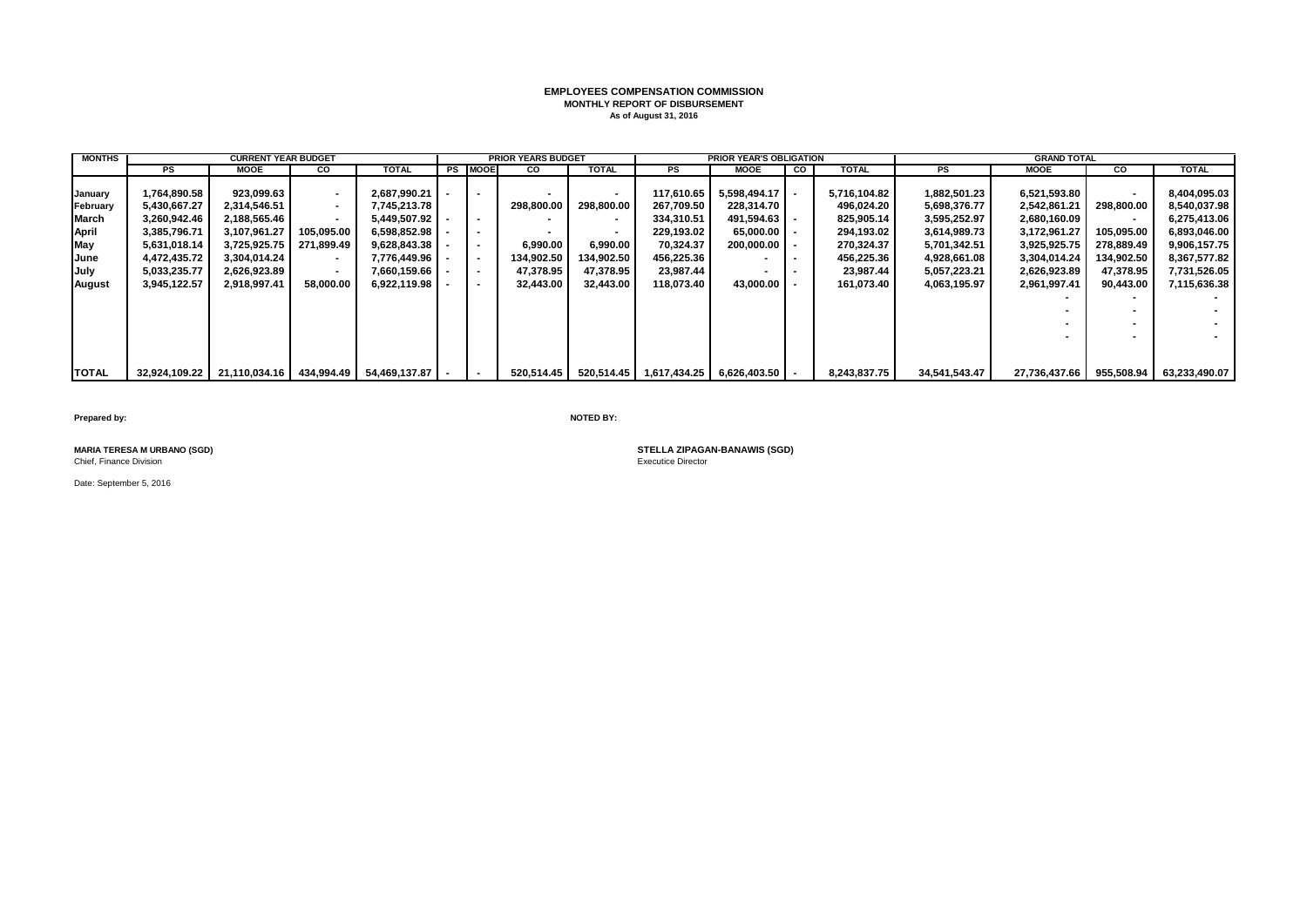# **EMPLOYEES COMPENSATION COMMISSION MONTHLY REPORT OF DISBURSEMENT As of September 30, 2016**

| <b>MONTHS</b> |               | <b>CURRENT YEAR BUDGET</b> |                          |                |    |                | <b>PRIOR YEARS BUDGET</b> |                |              | <b>PRIOR YEAR'S OBLIGATION</b>       |    |               |               | <b>GRAND TOTAL</b> |                |               |
|---------------|---------------|----------------------------|--------------------------|----------------|----|----------------|---------------------------|----------------|--------------|--------------------------------------|----|---------------|---------------|--------------------|----------------|---------------|
|               | PS            | MOOE                       | <b>CO</b>                | TOTAL          | PS | <b>MOOE</b>    | <b>CO</b>                 | TOTAL          | PS           | MOOE                                 | CO | <b>TOTAL</b>  | PS            | <b>MOOE</b>        | <b>CO</b>      | <b>TOTAL</b>  |
|               |               |                            |                          |                |    |                |                           |                |              |                                      |    |               |               |                    |                |               |
| January       | 1,764,890.58  | 923,099.63                 |                          | 2,687,990.21   |    | $\blacksquare$ |                           | $\blacksquare$ | 117,610.65   | 5,598,494.17                         |    | 5,716,104.82  | 1,882,501.23  | 6,521,593.80       | $\blacksquare$ | 8,404,095.03  |
| February      | 5,430,667.27  | 2,314,546.51               | $\sim$                   | 7,745,213.78   |    |                | 298.800.00                | 298,800.00     | 267.709.50   | 228.314.70                           |    | 496.024.20    | 5,698,376.77  | 2,542,861.21       | 298.800.00     | 8,540,037.98  |
| March         | 3,260,942.46  | 2,188,565.46               |                          | 5,449,507.92   |    | $\sim$         |                           |                | 334,310.51   | 491,594.63                           |    | 825,905.14    | 3,595,252.97  | 2,680,160.09       | $\sim$         | 6,275,413.06  |
| April         | 3,385,796.71  | 3,107,961.27               | 105,095.00               | 6,598,852.98   |    | $\blacksquare$ |                           | $\blacksquare$ | 229.193.02   | 65.000.00                            |    | 294,193.02    | 3,614,989.73  | 3,172,961.27       | 105,095.00     | 6,893,046.00  |
| May           | 5,631,018.14  | 3,725,925.75               | 271.899.49               | 9,628,843.38   |    | $\blacksquare$ | 6.990.00                  | 6,990.00       | 70.324.37    | 200,000.00                           |    | 270,324.37    | 5,701,342.51  | 3,925,925.75       | 278,889.49     | 9,906,157.75  |
| June          | 4,472,435.72  | 3,304,014.24               | $\overline{\phantom{a}}$ | 7.776.449.96 l |    | $\blacksquare$ | 134,902.50                | 134,902.50     | 456,225.36   |                                      |    | 456,225.36    | 4,928,661.08  | 3,304,014.24       | 134,902.50     | 8.367.577.82  |
| <b>July</b>   | 5,033,235.77  | 2,626,923.89               | $\overline{\phantom{a}}$ | 7.660.159.66   |    | $\blacksquare$ | 47,378.95                 | 47.378.95      | 23.987.44    |                                      |    | 23,987.44     | 5,057,223.21  | 2,626,923.89       | 47,378.95      | 7,731,526.05  |
| August        | 3,945,122.57  | 2,918,997.41               | 58,000.00                | 6,922,119.98   |    | $\blacksquare$ | 32,443.00                 | 32,443.00      | 118,073.40   | 43.000.00                            |    | 161,073.40    | 4,063,195.97  | 2,961,997.41       | 90,443.00      | 7,115,636.38  |
| September     | 1,333,441.26  | 2,887,869.68               | $\overline{\phantom{a}}$ | 4,221,310.94   |    | $\blacksquare$ | 39,375.00                 | 39,375.00      | 2,307,663.92 | ا 643,384.92. ا                      |    | 3,951,048.84  | 3,641,105.18  | 4,531,254.60       | 39,375.00      | 8,211,734.78  |
|               |               |                            |                          |                |    |                |                           |                |              |                                      |    |               |               |                    | $\sim$         |               |
|               |               |                            |                          |                |    |                |                           |                |              |                                      |    |               |               |                    |                |               |
|               |               |                            |                          |                |    |                |                           |                |              |                                      |    |               |               |                    | $\sim$         |               |
|               |               |                            |                          |                |    |                |                           |                |              |                                      |    |               |               |                    |                |               |
|               |               |                            |                          |                |    |                |                           |                |              |                                      |    |               |               |                    |                |               |
| <b>TOTAL</b>  | 34,257,550.48 | 23,997,903.84   434,994.49 |                          | 58,690,448.81  |    | $\blacksquare$ | 559,889.45                |                |              | 559,889.45 3,925,098.17 8,269,788.42 |    | 12,194,886.59 | 38,182,648.65 | 32,267,692.26      | 994,883.94     | 71,445,224.85 |

**Prepared by: NOTED BY:**

Chief, Finance Division

Date: October 7, 2016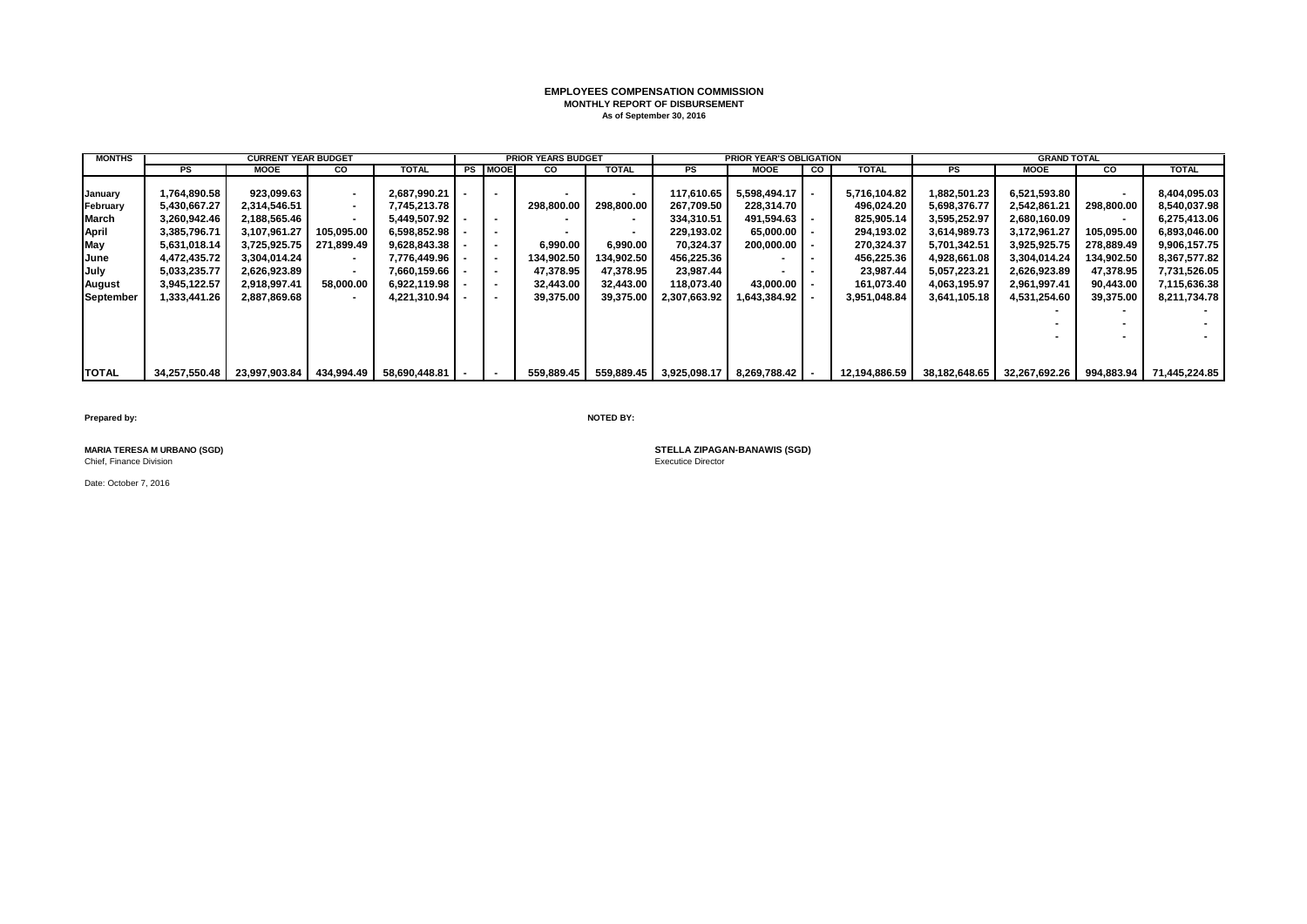# **EMPLOYEES COMPENSATION COMMISSION MONTHLY REPORT OF DISBURSEMENT As of October 31, 2016**

| <b>MONTHS</b> |               | <b>CURRENT YEAR BUDGET</b> |                          |                 |                | <b>PRIOR YEARS BUDGET</b> |                |              | <b>PRIOR YEAR'S OBLIGATION</b> |           |               |               | <b>GRAND TOTAL</b> |                |               |
|---------------|---------------|----------------------------|--------------------------|-----------------|----------------|---------------------------|----------------|--------------|--------------------------------|-----------|---------------|---------------|--------------------|----------------|---------------|
|               | PS            | MOOE                       | <b>CO</b>                | TOTAL           | <b>PS MOOE</b> | <b>CO</b>                 | <b>TOTAL</b>   | PS           | <b>MOOE</b>                    | <b>CO</b> | TOTAL         | PS            | MOOE               | CO.            | <b>TOTAL</b>  |
|               |               |                            |                          |                 |                |                           |                |              |                                |           |               |               |                    |                |               |
| January       | 1,764,890.58  | 923.099.63                 |                          | 2.687.990.21    |                |                           |                | 117,610.65   | 5,598,494.17                   |           | 5,716,104.82  | 1,882,501.23  | 6,521,593.80       | $\blacksquare$ | 8,404,095.03  |
| February      | 5,430,667.27  | 2.314.546.51               | $\sim$                   | 7.745.213.78    |                | 298.800.00                | 298.800.00     | 267.709.50   | 228.314.70                     |           | 496,024.20    | 5,698,376.77  | 2,542,861.21       | 298,800.00     | 8,540,037.98  |
| March         | 3,260,942.46  | 2,188,565.46               |                          | 5.449.507.92    | $\sim$         |                           |                | 334,310.51   | 491,594.63                     |           | 825,905.14    | 3,595,252.97  | 2,680,160.09       | $\,$           | 6,275,413.06  |
| April         | 3,385,796.71  | 3.107.961.27               | 105,095.00               | 6,598,852.98    |                |                           | $\blacksquare$ | 229.193.02   | 65.000.00                      |           | 294,193.02    | 3,614,989.73  | 3,172,961.27       | 105,095.00     | 6,893,046.00  |
| May           | 5,631,018.14  | 3,725,925.75               | 271.899.49               | 9,628,843.38    |                | 6.990.00                  | 6.990.00       | 70.324.37    | 200,000.00                     |           | 270,324.37    | 5,701,342.51  | 3,925,925.75       | 278,889.49     | 9,906,157.75  |
| June          | 4,472,435.72  | 3,304,014.24               |                          | 7.776.449.96    |                | 134,902.50                | 134.902.50     | 456.225.36   |                                |           | 456,225.36    | 4,928,661.08  | 3,304,014.24       | 134,902.50     | 8,367,577.82  |
| July          | 5,033,235.77  | 2,626,923.89               |                          | 7,660,159.66    |                | 47,378.95                 | 47.378.95      | 23,987.44    |                                |           | 23.987.44     | 5,057,223.21  | 2,626,923.89       | 47,378.95      | 7,731,526.05  |
| August        | 3,945,122.57  | 2,918,997.41               | 58,000.00                | 6,922,119.98    |                | 32,443.00                 | 32,443.00      | 118,073.40   | 43.000.00                      |           | 161,073.40    | 4,063,195.97  | 2.961.997.41       | 90,443.00      | 7,115,636.38  |
| September     | 1,333,441.26  | 2,887,869.68               | $\overline{\phantom{a}}$ | 4,221,310.94    |                | 39,375.00                 | 39,375.00      | 2,307,663.92 | 1,643,384.92                   |           | 3,951,048.84  | 3,641,105.18  | 4,531,254.60       | 39,375.00      | 8,211,734.78  |
| October       | 4,240,839.48  | 2,594,791.90               |                          | 6,835,631.38    |                | 23,144.00                 | 23,144.00      | 95,514.93    | 125,000.00                     |           | 220,514.93    | 4,336,354.41  | 2,719,791.90       | 23,144.00      | 7,079,290.31  |
|               |               |                            |                          |                 |                |                           |                |              |                                |           |               |               |                    | $\sim$         |               |
|               |               |                            |                          |                 |                |                           |                |              |                                |           |               |               |                    |                |               |
|               |               |                            |                          |                 |                |                           |                |              |                                |           |               |               |                    |                |               |
|               |               |                            |                          |                 |                |                           |                |              |                                |           |               |               |                    |                |               |
| <b>TOTAL</b>  | 38,498,389.96 | 26,592,695.74              | 434,994.49               | 65,526,080.19 - |                | 583,033.45                | 583,033.45     | 4,020,613.10 | $8,394,788.42$ -               |           | 12,415,401.52 | 42,519,003.06 | 34,987,484.16      | 1,018,027.94   | 78,524,515.16 |

**Prepared by: NOTED BY:**

Chief, Finance Division

Date: November 3, 2016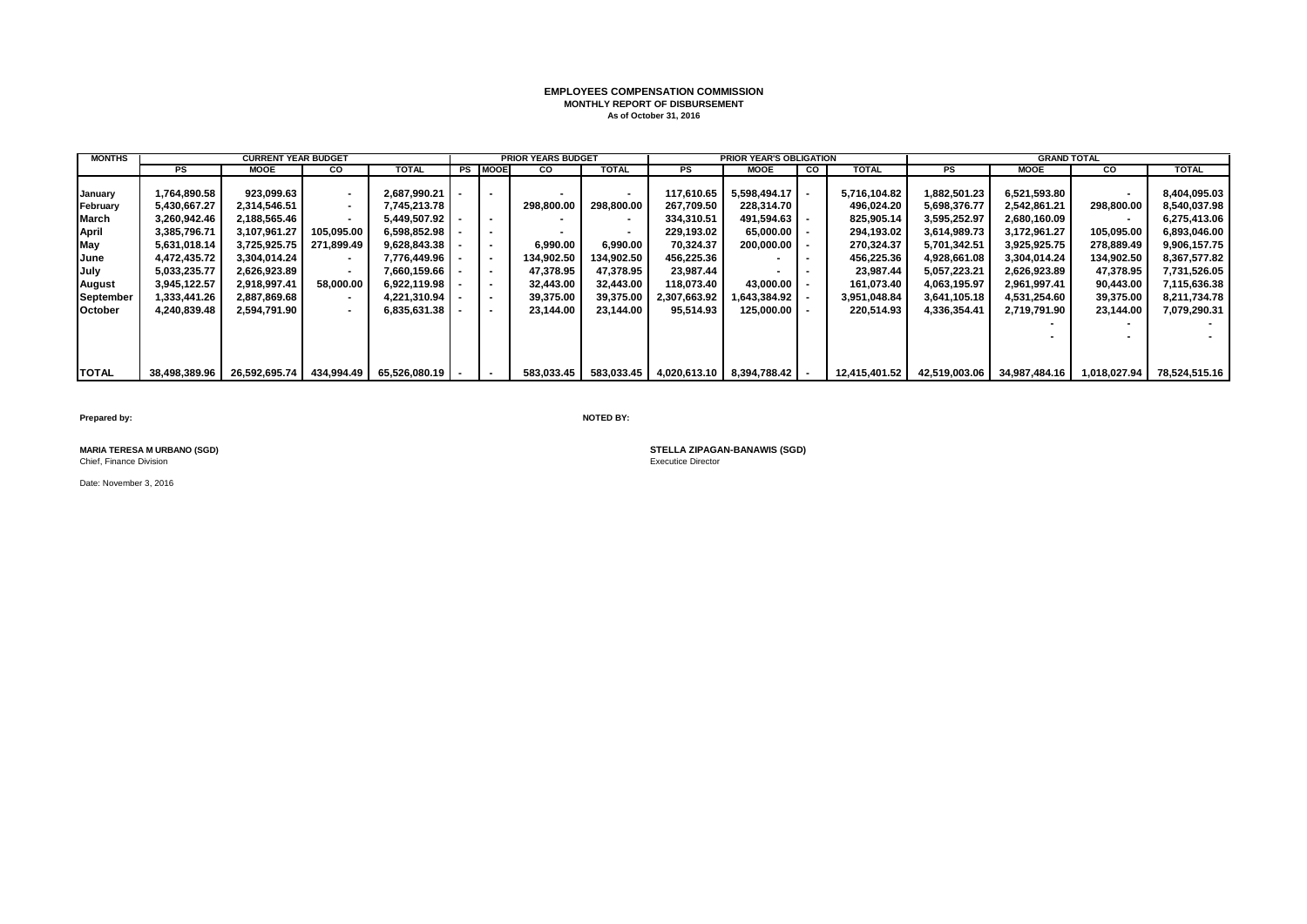# **EMPLOYEES COMPENSATION COMMISSION MONTHLY REPORT OF DISBURSEMENT As of November 30, 2016**

| <b>MONTHS</b> |               | <b>CURRENT YEAR BUDGET</b> |            |               |                          | <b>PRIOR YEARS BUDGET</b> |              |              | <b>PRIOR YEAR'S OBLIGATION</b> |    |               |               | <b>GRAND TOTAL</b> |                          |               |
|---------------|---------------|----------------------------|------------|---------------|--------------------------|---------------------------|--------------|--------------|--------------------------------|----|---------------|---------------|--------------------|--------------------------|---------------|
|               | <b>PS</b>     | MOOE                       | <b>CO</b>  | <b>TOTAL</b>  | <b>PS MOOE</b>           | <b>CO</b>                 | <b>TOTAL</b> | PS           | <b>MOOE</b>                    | CO | <b>TOTAL</b>  | PS            | <b>MOOE</b>        | <b>CO</b>                | <b>TOTAL</b>  |
|               |               |                            |            |               |                          |                           |              |              |                                |    |               |               |                    |                          |               |
| Januarv       | 1.764.890.58  | 923.099.63                 |            | 2.687.990.21  | $\sim$                   |                           |              | 117.610.65   | $5.598.494.17$ -               |    | 5.716.104.82  | 1.882.501.23  | 6,521,593.80       | $\sim$                   | 8,404,095.03  |
| February      | 5.430.667.27  | 2.314.546.51               |            | 7.745.213.78  |                          | 298.800.00                | 298.800.00   | 267.709.50   | 228.314.70                     |    | 496,024.20    | 5,698,376.77  | 2.542.861.21       | 298,800.00               | 8,540,037.98  |
| March         | 3.260.942.46  | 2.188.565.46               |            | 5.449.507.92  | $\overline{\phantom{a}}$ |                           |              | 334.310.51   | 491.594.63 -                   |    | 825.905.14    | 3,595,252.97  | 2.680.160.09       | $\overline{\phantom{a}}$ | 6,275,413.06  |
| April         | 3.385.796.71  | 3.107.961.27               | 105.095.00 | 6.598.852.98  | $\sim$                   |                           |              | 229.193.02   | $65.000.00$ $\vert$ -          |    | 294.193.02    | 3,614,989.73  | 3.172.961.27       | 105.095.00               | 6,893,046.00  |
| May           | 5,631,018.14  | 3,725,925.75               | 271.899.49 | 9.628.843.38  | $\overline{\phantom{a}}$ | 6.990.00                  | 6.990.00     | 70.324.37    | $200.000.00$ $\blacksquare$    |    | 270.324.37    | 5,701,342.51  | 3,925,925.75       | 278,889.49               | 9,906,157.75  |
| June          | 4.472.435.72  | 3,304,014.24               |            | 7.776.449.96  | $\sim$                   | 134.902.50                | 134.902.50   | 456.225.36   |                                |    | 456.225.36    | 4.928.661.08  | 3.304.014.24       | 134.902.50               | 8,367,577.82  |
| July          | 5,033,235.77  | 2,626,923.89               |            | 7.660.159.66  |                          | 47,378.95                 | 47.378.95    | 23.987.44    |                                |    | 23.987.44     | 5,057,223.21  | 2,626,923.89       | 47.378.95                | 7,731,526.05  |
| <b>August</b> | 3,945,122.57  | 2.918.997.41               | 58.000.00  | 6.922.119.98  | $\sim$                   | 32.443.00                 | 32.443.00    | 118.073.40   | 43.000.00                      |    | 161.073.40    | 4.063.195.97  | 2.961.997.41       | 90.443.00                | 7,115,636.38  |
| September     | 1,333,441.26  | 2.887.869.68               |            | 4.221.310.94  | $\overline{\phantom{a}}$ | 39,375.00                 | 39,375.00    | 2,307,663.92 | 1.643.384.92                   |    | 3,951,048.84  | 3,641,105.18  | 4.531.254.60       | 39.375.00                | 8,211,734.78  |
| October       | 4,240,839.48  | 2,594,791.90               |            | 6,835,631.38  | $\overline{\phantom{a}}$ | 23,144.00                 | 23.144.00    | 95.514.93    | $125,000.00 -$                 |    | 220,514.93    | 4,336,354.41  | 2,719,791.90       | 23,144.00                | 7,079,290.31  |
| November      | 4,888,475.53  | 7.267.663.74               | 7,390.00   | 12.163.529.27 |                          |                           |              | 601.666.11   | 154.000.00                     |    | 755.666.11    | 5.490.141.64  | 7.421.663.74       | 7,390.00                 | 12,919,195.38 |
|               |               |                            |            |               |                          |                           |              |              |                                |    |               |               |                    |                          |               |
|               |               |                            |            |               |                          |                           |              |              |                                |    |               |               |                    |                          |               |
|               |               |                            |            |               |                          |                           |              |              |                                |    |               |               |                    |                          |               |
| <b>TOTAL</b>  | 43.386.865.49 | 33.860.359.48              | 442.384.49 | 77.689.609.46 | $\overline{\phantom{a}}$ | 583,033.45                | 583,033.45   | 4.622.279.21 | $8.548.788.42$ -               |    | 13,171,067.63 | 48.009.144.70 | 42.409.147.90      | 1.025.417.94             | 91.443.710.54 |

**Prepared by: NOTED BY:**

**MARIA TERESA M URBANO (SGD)**<br>Chief, Finance Division

Date: December 5, 2016

**STELLA ZIPAGAN-BANAWIS (SGD)**<br>Executice Director